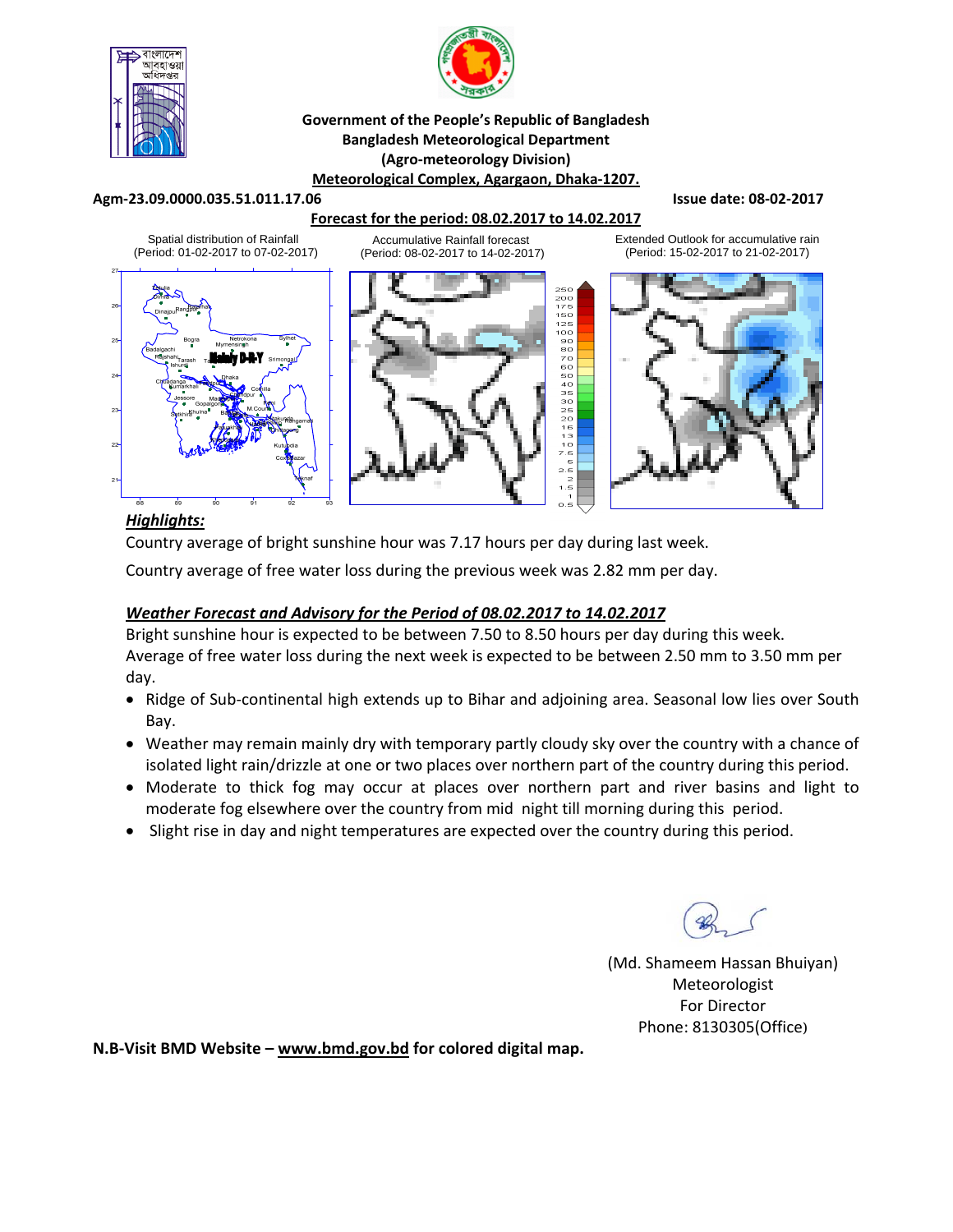

গণপ্রজাতন্ত্রা বাংলাদেশ সরকার বাংলাদেশ আবহাওয়া অধিদপ্তর কৃষি আবহাওয়া মহাশাখা আবহাওয়া ভবন, আগরগাঁও, ঢাকা-১২০৭।

# **Bengali Version** পূৰ্বাভাস, সময়: ob-o২-২০**১৭ থেকে ১৪**-০২-২০**১৭**

Spatial distribution of Rainfall (Period: 01-02-2017 to 07-02-2017)



Accumulative Rainfall forecast (Period: 08-02-2017 to 14-02-2017)



Extended Outlook for accumulative rain (Period: 15-02-2017 to 21-02-2017)



*প্রধান বৈশিষ্ট্য সমূহঃ-*

গত সপ্তাহে দেশের দৈনিক উজ্জল সূর্যকিরণ কালের গড় ৭.১৭ ঘন্টা ছিল । গত সপ্তাহে দেশের দৈনিক বাষ্পীভবনের গড় ২.৮২ মিঃ মিঃ ছিল।

## <u>আবহাওয়ার পূর্বাভাসঃ- ০৮-০২-২০১৭ থেকে ১৪-০২-২০১৭ ইং পর্যন্ত।</u>

এ সপ্তাহে দৈনিক উজ্জুল সূৰ্য কিরণ কাল ৭.০০ থেকে ৮.০ ঘন্টার মধ্যে থাকতে পারে ।

আগামী সপ্তাহের বাষ্পীভবনের দৈনিক গড় ২.৫০ মিঃ মিঃ থেকে ৩.৫০ মিঃ মিঃ থাকতে পারে।

- $\bullet$  উপ-মহাদেশীয় উচ্চচাপ বলয়ের বর্ধিতাংশ বিহার ও তৎসংলগ্ন এলাকায় অবস্থান করছে। মৌসুমী লঘুচাপ দক্ষিণ *বঙ্গোপসাগরে অবস্থান করছে।*
- এ সময়ের আকাশ অস্থায়ীভাবে আংশিক মেঘলাসহ সারাদেশের আবহাওয়া প্রধানতঃ শুষ্ক থাকতে পারে । সেই সাথে উত্তরাঞ্চলের দুই এক জায়গায় বিচ্ছিন্নভাবে হাঙ্কা/গুড়িগুড়ি বৃষ্টিপাত হতে পারে।
- এ সময়ে মধ্যরাত হতে সকাল পর্যন্ত দেশের উত্তরাঞ্চল ও নদী অববাহিকায় কোথাও কোথাও মাঝারী থেকে ভারী ধরণের কুয়াশা পড়তে পারে এবং দেশের অন্যত্র হাল্কা থেকে মাঝারী ধরণের কুয়াশা পড়তে পারে।
- এ সময়ের সারাদেশের দিন ও রাতের তাপমাত্রা সামান্য বৃদ্ধি পেতে পারে।

wet `ªt- c~e©vfv‡mi wWwRUvj map ‡`L‡Z visit Kiæb- www.bmd.gov.bd **(‡gvt kvgxg nvmvb fzBqv)** 

আবহাওয়াবিদ পরিচালকের পক্ষে ফোনঃ  $b$ ১৩০৩০ $c($ দপ্তর)